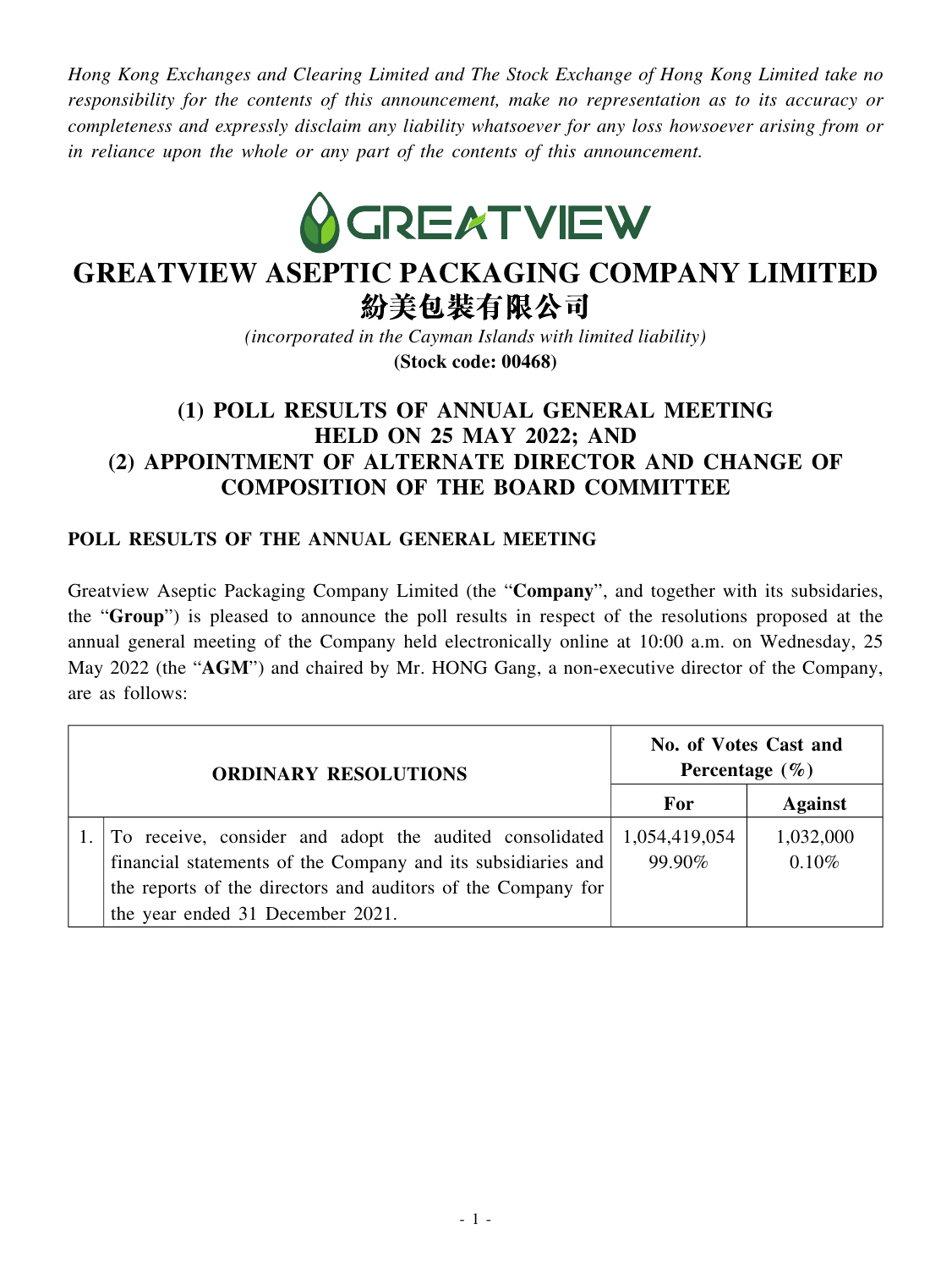|    |     | <b>ORDINARY RESOLUTIONS</b>                                                                                                                                                                                                                                                                                              | No. of Votes Cast and<br>Percentage $(\% )$ |                       |
|----|-----|--------------------------------------------------------------------------------------------------------------------------------------------------------------------------------------------------------------------------------------------------------------------------------------------------------------------------|---------------------------------------------|-----------------------|
|    |     |                                                                                                                                                                                                                                                                                                                          | For                                         | <b>Against</b>        |
| 2. | (a) | To re-elect the following persons as directors of the<br>Company:                                                                                                                                                                                                                                                        |                                             |                       |
|    |     | Mr. BI Hua, Jeff as an executive director;<br>(i)                                                                                                                                                                                                                                                                        | 547,922,359<br>80.78%                       | 130,396,111<br>19.22% |
|    |     | Mr. LUETH Allen Warren as an independent non-<br>(ii)<br>executive director; and                                                                                                                                                                                                                                         | 900,543,616<br>85.32%                       | 154,907,438<br>14.68% |
|    |     | Mr. BEHRENS Ernst Hermann as an independent<br>(iii)<br>non-executive director.                                                                                                                                                                                                                                          | 961,039,723<br>91.05%                       | 94,411,331<br>8.95%   |
|    | (b) | To authorise the board of directors of the Company (the<br>"Board") to fix the remuneration of the directors of the<br>Company.                                                                                                                                                                                          | 1,049,160,054<br>99.40%                     | 6,291,000<br>0.60%    |
| 3. |     | To re-appoint PricewaterhouseCoopers as auditor of the<br>Company and authorise the Board to fix its remuneration.                                                                                                                                                                                                       | 1,051,011,054<br>99.58%                     | 4,440,000<br>0.42%    |
| 4. | (A) | To give a general unconditional mandate to the<br>directors of the Company to allot, issue and deal with<br>additional shares not exceeding 20% of the number of<br>the issued shares of the Company at the benchmarked<br>price (as defined in the notice of AGM dated 22 April<br>2022) of such shares of the Company. | 295,314,745<br>27.98%                       | 760,136,309<br>72.02% |
|    | (B) | To give a general unconditional mandate to the<br>directors of the Company to repurchase shares not<br>exceeding 10% of the number of the issued shares of<br>the Company.                                                                                                                                               | 1,045,262,054<br>99.03%                     | 10,189,000<br>0.97%   |
|    | (C) | To extend the authority given to the directors of the<br>Company pursuant to ordinary resolution no. $4(A)$ to<br>issue shares by adding the number of shares<br>repurchased under ordinary resolution no. 4(B).                                                                                                         | 294,635,745<br>27.92%                       | 760,815,309<br>72.08% |

As no more than 50% of votes were cast in favour of the above ordinary resolutions no. 4(A) and 4(C), such resolutions were not duly passed. Other resolutions were duly passed.

As at the date of the AGM, the total number of issued shares of the Company was 1,336,631,000 shares, which was the total number of shares entitling the holders to attend and vote for or against the resolutions proposed at the AGM. There were no shares entitling the shareholders to attend and abstain from voting in favour of the proposed resolutions at the AGM as set out in Rule 13.40 of the Rules (the "**Listing Rules**") Governing the Listing of Securities on The Stock Exchange of Hong Kong Limited (the "**Hong Kong Stock Exchange**"). There were no restrictions on any shareholders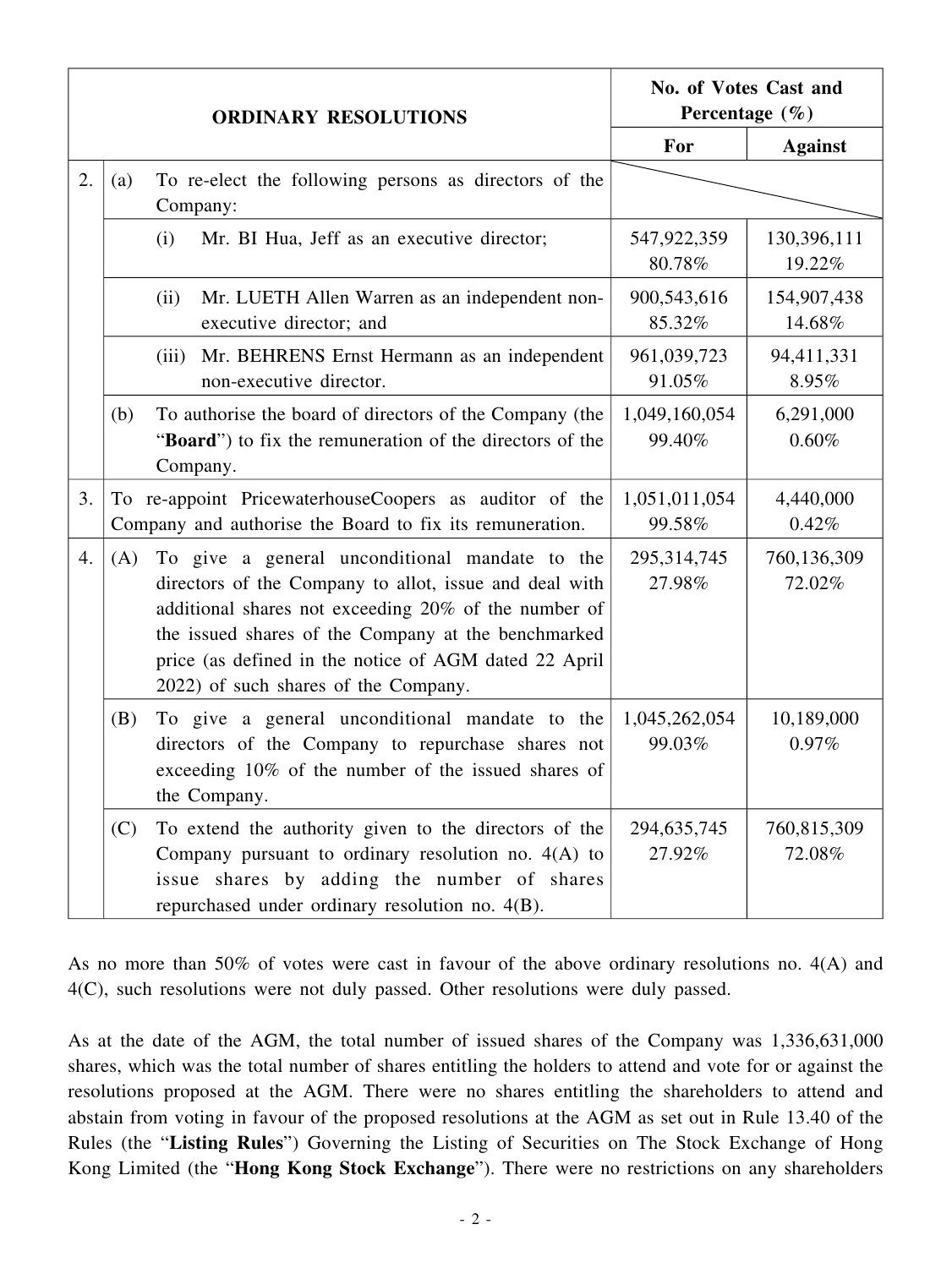casting votes on any of the proposed resolutions at the AGM. No shareholders were required under the Listing Rules to abstain from voting on the proposed resolutions at the AGM. No party has stated its intention in the circular of the Company dated 22 April 2022 (the "**Circular**") that it would vote against any proposed resolution or that it would abstain from voting at the AGM.

The Company's Hong Kong branch share registrar, Tricor Investor Services Limited, was appointed as the scrutineer at the AGM for the purpose of vote-taking.

Shareholders may refer to the notice of AGM dated 22 April 2022 and the Circular for full texts of the above resolutions.

The directors of the Company who attended the AGM did so electronically online and are as follows: the executive directors, being Mr. BI Hua, Jeff and Mr. CHANG Fuquan; the non-executive director, being Mr. HONG Gang; and the independent non-executive directors, being Mr. LUETH Allen Warren and Mr. ZHU Jia.

## **APPOINTMENT OF ALTERNATE DIRECTOR**

The Board further announces that the Company has received a written notice from Mr. PANG Yiu Kai ("**Mr. Pang**"), a non-executive director of the Company, that he has appointed Mr. HSU David ("**Mr. Hsu**") as his alternate director (the "**Alternate Director**") with effect from 24 May 2022.

The biographical details of Mr. Hsu are set out below:

Mr. HSU David (許立慶), aged 63, has over 34 years of experience in management and financial investment. Mr. Hsu has been a director of Jardine Matheson Holdings Limited (Jardine Matheson Holdings Limited and its subsidiaries are referred as "**Jardine Matheson Group**"), a company which has a standard listing on the London Stock Exchange ("**LSE**") with secondary listings on the Bermuda Stock Exchange ("**BSX**") and Singapore Exchange ("**SGX**") with stock codes JAR, JMHBD.BH and J36, respectively, since May 2016. Prior to joining the Jardine Matheson Group in 2011, he was the chief executive of J.P. Morgan Asset Management in the Asia Pacific Region. Mr. Hsu has been serving as a non-executive director of Zhongsheng Group Holdings Limited (a company listed on the main board of the Hong Kong Stock Exchange with stock code 881) since March 2020. Mr. Hsu was a non-executive director of the Company from August 2017 to March 2020 and Jardine Strategic Holdings Limited (a delisted company which had a standard listing on the LSE, with secondary listings on the BSX and SGX with stock codes JDS, JSHBD.BH and J37, respectively) from January 2014 to April 2021.

Jardine Matheson Holdings Limited indirectly owns 100% of JSH Venture Holdings Limited, a substantial shareholder of the Company. As at the date of this announcement, JSH Venture Holdings Limited holds 377,132,584 shares of the Company, which represents approximately 28.22% of the total issued share capital of the Company.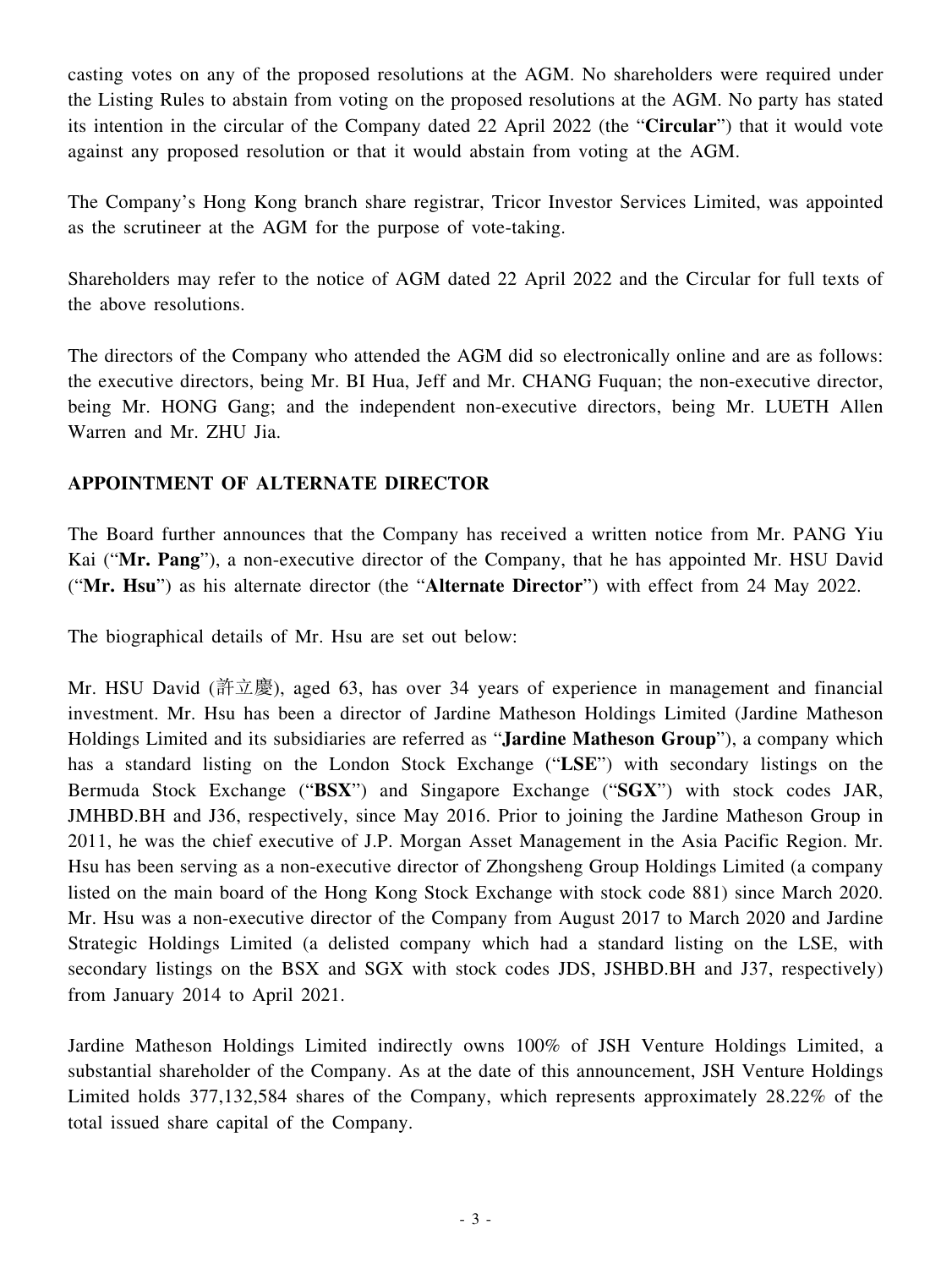Mr. Hsu graduated from the National Chiao Tung University with a bachelor's degree (first class honours) in management in 1980 and obtained an MBA from the National Cheng Chih University in Taiwan.

There is no service contract between the Company and Mr. Hsu with respect to his appointment as the Alternate Director to Mr. Pang. Mr. Hsu has no designated length of service as the Alternate Director but his length of service is subject to the terms and duration of service as set out in the articles of association of the Company. Mr. Hsu will not receive any remuneration from the Company in respect of his appointment as the Alternate Director.

As at the date of this announcement, Mr. Hsu does not have any interests in the shares of the Company within the meaning of Part XV of the Securities and Futures Ordinance (Chapter 571 of the Laws of Hong Kong).

As at the date of this announcement and save as disclosed above, Mr. Hsu (a) did not hold any other position within the Company or other members of the Group; (b) did not hold any directorships in other listed public companies in Hong Kong or overseas in the three years immediately preceding the date of this announcement; and (c) does not have any relationship with any directors, senior management or substantial or controlling shareholders (as defined under Listing Rules) of the Company.

Save as disclosed above, there is no information to be disclosed pursuant to any of the requirements of Rule  $13.51(2)$ (h) to (v) of the Listing Rules nor are there any matters that need to be brought to the attention of the shareholders of the Company pursuant to Rule 13.51(2) of the Listing Rules in respect of the appointment of Mr. Hsu as the Alternate Director.

## **CHANGE OF COMPOSITION OF THE BOARD COMMITTEE**

Following the appointment of Mr. Hsu as the Alternate Director, he is also appointed an alternate to Mr. Pang as a member of the audit committee of the Company with effect from 24 May 2022. Mr. Hsu will not be entitled to any remuneration in his capacity as an alternate member to Mr. Pang.

The Board would like to take this opportunity to extend a warm welcome to Mr. Hsu for joining the Board.

> By order of the Board **Greatview Aseptic Packaging Company Limited BI Hua, Jeff** *Chief Executive Officer and Executive Director*

Hong Kong, 25 May 2022